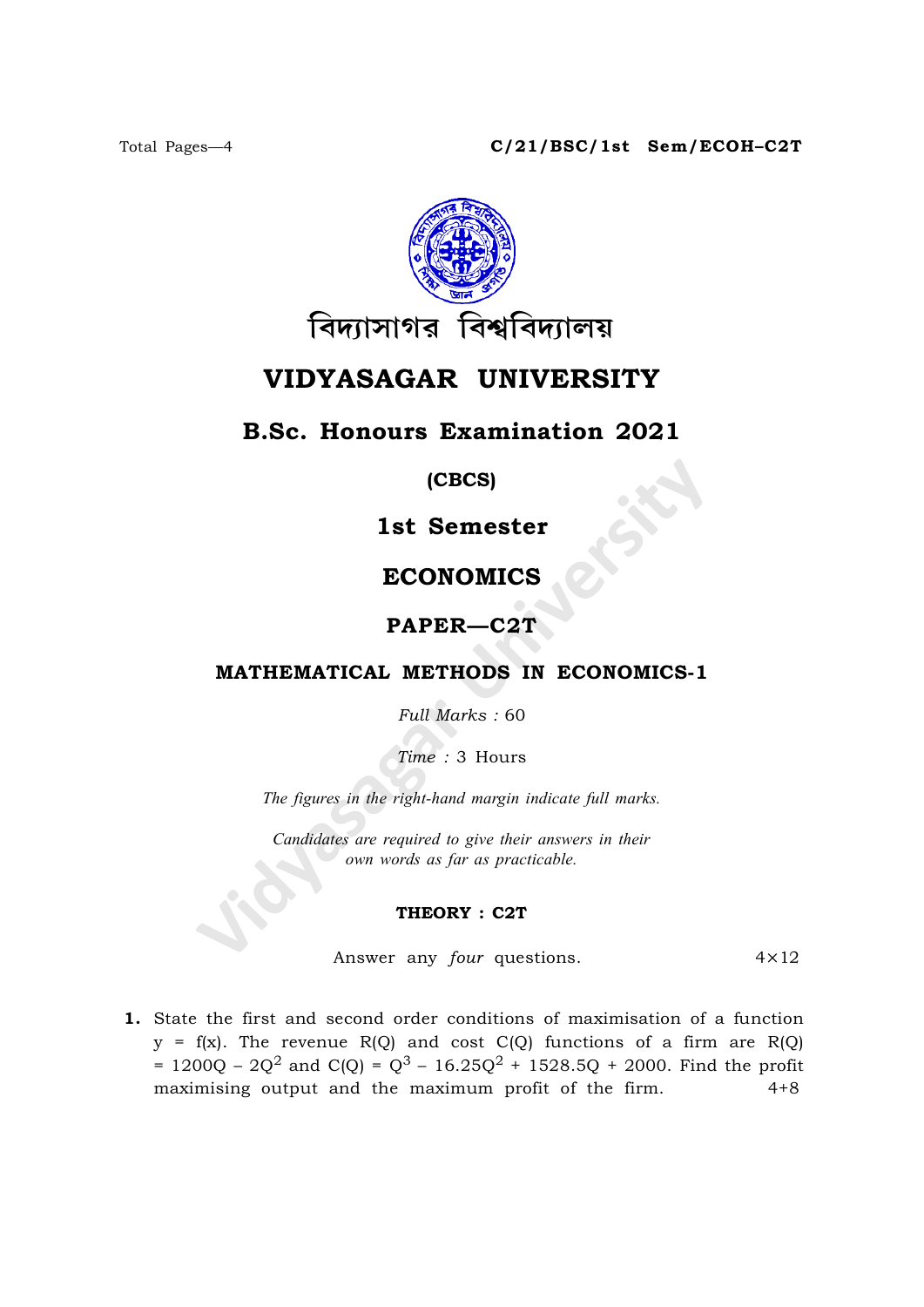- 2. (a) State and prove the theorem of total probability for two events A and B.
	- (b) A bag contains 4 white, 5 red and 6 green balls. three balls are drawn at random. What is the chance that a red, a white and a green ball are drawn? 8+4
- **3.** (a) Evaluate  $\int x \log x dx$ .
	- (b) The marginal cost function of a company in given by  $MC = 75 + 20x$  $+ 3x^2$ . Find the total cost function when fixed cost is Rs. 1000.00. 6+6

**4.** (a) Find the limit :  $\frac{1}{x}$  $x^2-2x$  $\boldsymbol{\chi}$ 2 3  $\lim_{x\to\infty}\frac{x^2-2x}{x^3-8}$  $\overline{a}$  $\frac{1}{-8}$ .

- (b) Define the point of inflexion. Find the point of inflexion for the following function :  $y = x^3 - 5x^2 + 3x + 9$ . 4+(3+5)
- 5. (a) (i) Define continuous function.
	- (ii) Is the function defined by  $f(x) = |x|$ , a continuous function?
	- (iii) Examine the curve :  $y = x^3 3x^2 9x + 6$  for convexity.  $(3+3)+6$
- **6.** (a) Let  $Z = f(x, y)$  be a linearly homogeneous production function. Prove that the marginal product of  $x$  and marginal product of  $y$  are functions of the ratio of y and x.
	- (b) State and prove the Euler's theorem. 6+6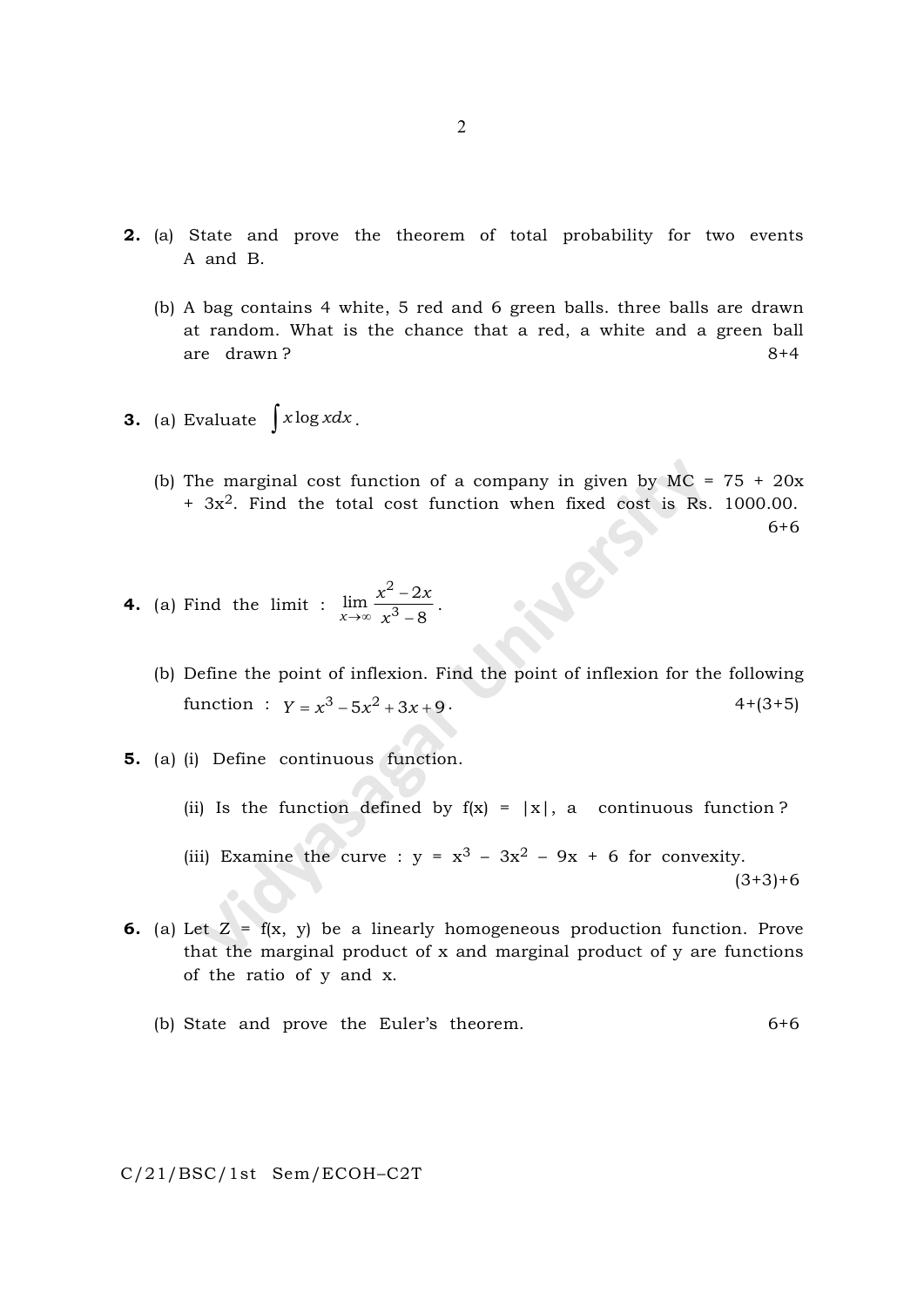7. (a) Given the following demand and supply functions, find the equilibrium price and the time path of price. Check whether the equilibrium is stable or not.

$$
D_t = 18 - 3P_t; S_t = -3 + 3P_{t-1}
$$
 (2+6)+4

8. Define probability density function. Is the following a probability density function ?

$$
f = \begin{vmatrix} 2x & 0 < x \le 1 \\ 4 - 2x & 1 < x \le 2 \\ 0 & \text{elsewhere} \end{vmatrix} \tag{3+3+6}
$$

Answer any 
$$
six
$$
 questions.  $6 \times 2$ 

- 9. In how many way can the letters of the word 'ECONOMICS' be arranged ? 10. What are the aximos of probability theory ?
- **11.** Let y = logx and x = 2 + 3z + 5z<sup>2</sup>, find  $\frac{dy}{dx}$  $\frac{d}{dz}$ .
- 12. What do you mean by first order difference equation ?
- **13.** Show that the function  $f(x) = \frac{x^2-9}{2}at x$ x  $f(x) = \frac{x^2 - 9}{2}$  at  $x = -3$ 3  $=\frac{x^2-9}{x^2}at x= \frac{1}{x+3}$  at  $x=-3$  is continuous.
- **14.** If S =  $\{1, 2, 3, 4, 5, 6\}$ , A =  $\{2, 3\}$  and B =  $\{4, 5, 6\}$ , find  $A'B', A'UB'$ .
- 15. If X and Y are two sets such that X has 40 elements, XUY has 60 elements, and  $X \cap Y$  has 10 elements, how many elements does Y have?

C/21/BSC/1st Sem/ECOH–C2T